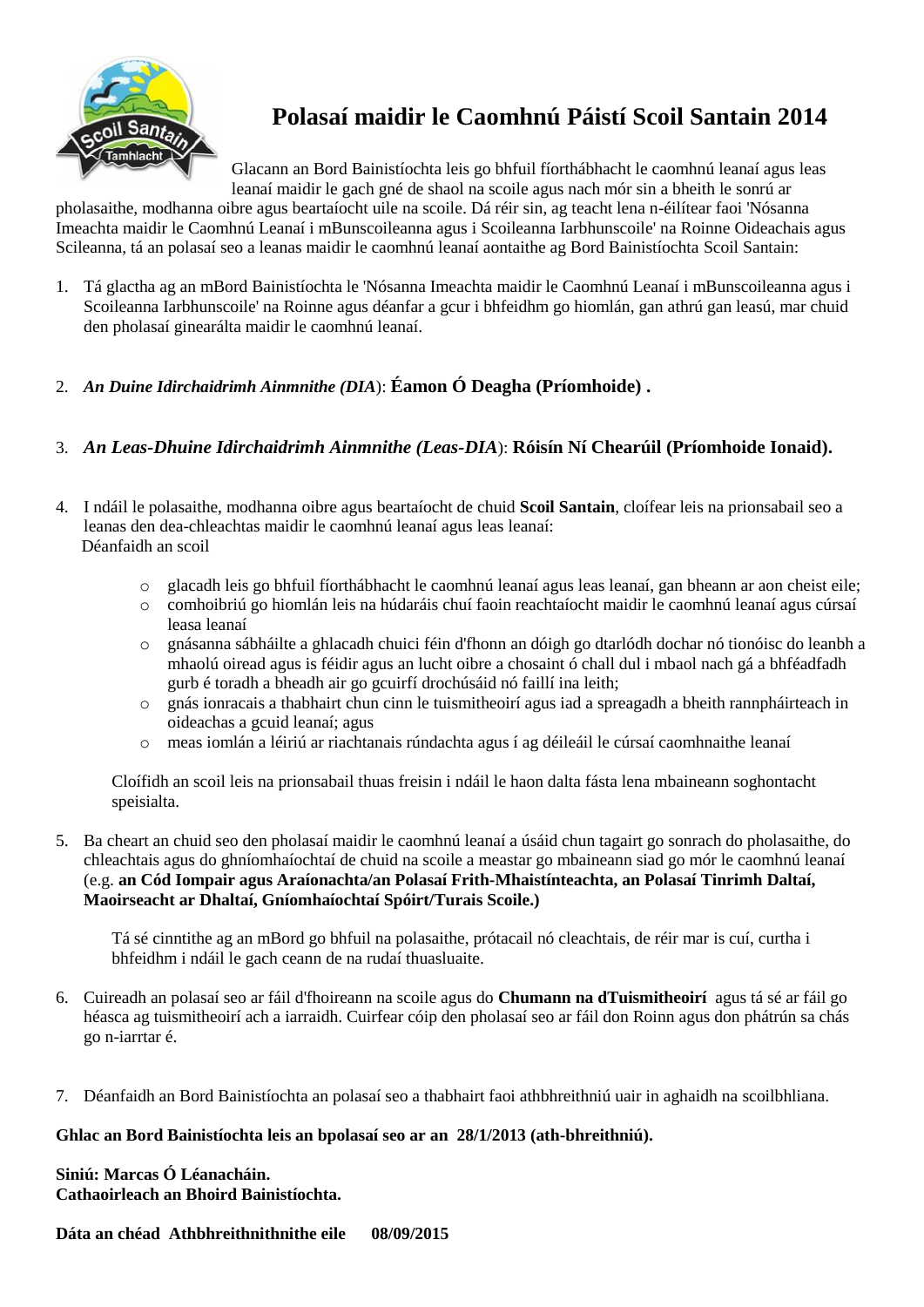#### **Aguisín 2: Liosta Seiceála don Athbhreithniú ar an bPolasaí maidir le Caomhnú Leanaí**

Ní mór don Bhord Bainistíochta, uair in aghaidh na scoilbhliana, tabhairt faoi athbhreithniú ar an bpolasaí maidir le caomhnú leanaí agus an liosta seiceála seo a leanas a úsáid chun na críche sin.

Tá an liosta seiceála leagtha amach mar dheis cúnta le linn athbhreithniú a dhéanamh agus níl i gceist gur liosta ollchuimsitheach atá ann. D'fhéadfadh gur mhian le Bord Bainistíochta faoi leith nithe éagsúla eile a bhfuil tábhacht faoi leith leo maidir leis an scoil áirithe sin a chur lena bhfuil ar an liosta seiceála seo.

Mar chuid de phróiseas iomlán an athbhreithnithe, ba cheart don Bhord Bainistíochta chomh maith polasaithe, gnáis oibre agus gníomhaíochtaí eile de chuid na scoile a mheas i ndáil lena gcloí le prionsabail an dea-chleachtais maidir le caomhnú leanaí agus leas leanaí mar atá leagtha amach i bpolasaí na scoile maidir le caomhnú leanaí.

|                                                                                                                                                                                                                                                  | Tá/<br>Níl |
|--------------------------------------------------------------------------------------------------------------------------------------------------------------------------------------------------------------------------------------------------|------------|
| An bhfuil glactha go foirmeálta ag an mBord le polasaí maidir le caomhnú leanaí atá ag teacht le<br>'Nósanna Imeachta maidir le Caomhnú Leanaí i mBunscoileanna agus i Scoileanna Iarbhunscoile'?                                                | Tá         |
| Mar chuid de pholasaí na scoile maidir le caomhnú leanaí, an bhfuil glactha go foirmeálta ag an<br>mBord, gan athrú ná leasú, leis na 'Nósanna Imeachta maidir le Caomhnú Leanaí i mBunscoileanna<br>agus i Scoileanna Iarbhunscoile'?           | Tá         |
| An bhfuil DIA agus Leas-DIA ceaptha faoi láthair?                                                                                                                                                                                                | Tá         |
| An bhfuil na sonraí comhfhreagrais a bhaineann le hábhar (FSS agus an Garda Síochána) ar fáil go<br>héasca?                                                                                                                                      | Tá         |
| An bhfuil cúrsa oiliúna maidir le caomhnú leanaí déanta ag an DIA?                                                                                                                                                                               | Tá         |
| An bhfuil cúrsa oiliúna maidir le caomhnú leanaí déanta ag an Leas-DIA?                                                                                                                                                                          | Tá         |
| An bhfuil aon chomhalta den Bhord Bainistíochta a d'fhreastail ar chúrsa oiliúna maidir le caomhnú<br>leanaí?                                                                                                                                    | Tá         |
| An bhfuil polasaithe, modhanna oibre nó beartaíocht eile de chuid na scoile sonraithe i bpolasaí na<br>scoile maidir le caomhnú leanaí mar gheall go meastar tábhacht faoi leith leo maidir le caomhnú<br>leanaí sa scoil seo?                   | Tá         |
| An bhfuil cinntithe ag an mBord go bhfuil 'Nósanna Imeachta maidir le Caomhnú Leanaí i<br>mBunscoileanna agus i Scoileanna Iarbhunscoile' na Roinne ar fáil ag gach duine d'fhoireann na<br>scoile?                                              | Tá         |
| An bhfuil socruithe déanta ag an mBord ionas go gcuirtear polasaí na scoile maidir le caomhnú<br>leanaí in iúl do dhaoine nua ar fhoireann na scoile?                                                                                            | Tá         |
| An bhfuil an Bord cinnte gur cuireadh gach duine d'fhoireann na scoile ar an eolas faoina leagtar de<br>fhreagracht orthu faoi na 'Nósanna Imeachta maidir le Caomhnú Leanaí i mBunscoileanna agus i<br>Scoileanna Iarbhunscoile'?               | Tá         |
| Ón tráth a ndearna an Bord an t-athbhreithniú deireanach, an bhfuil aon tuairisc maidir le caomhnú<br>leanaí ar cuireadh in iúl don Bhord ina leith gur thug an DIA tuairisc faoi do FSS nó don Gharda<br>Síochána?                              | Níl        |
| Ón tráth a ndearna an Bord an t-athbhreithniú deireanach, an bhfuil aon chás ar cuireadh in iúl don<br>Bhord ina leith gur iarr an DIA comhairle ar FSS agus mar gheall ar an gcomhairle sin, nach<br>ndearnadh aon tuairisc a thabhairt do FSS? | Níl        |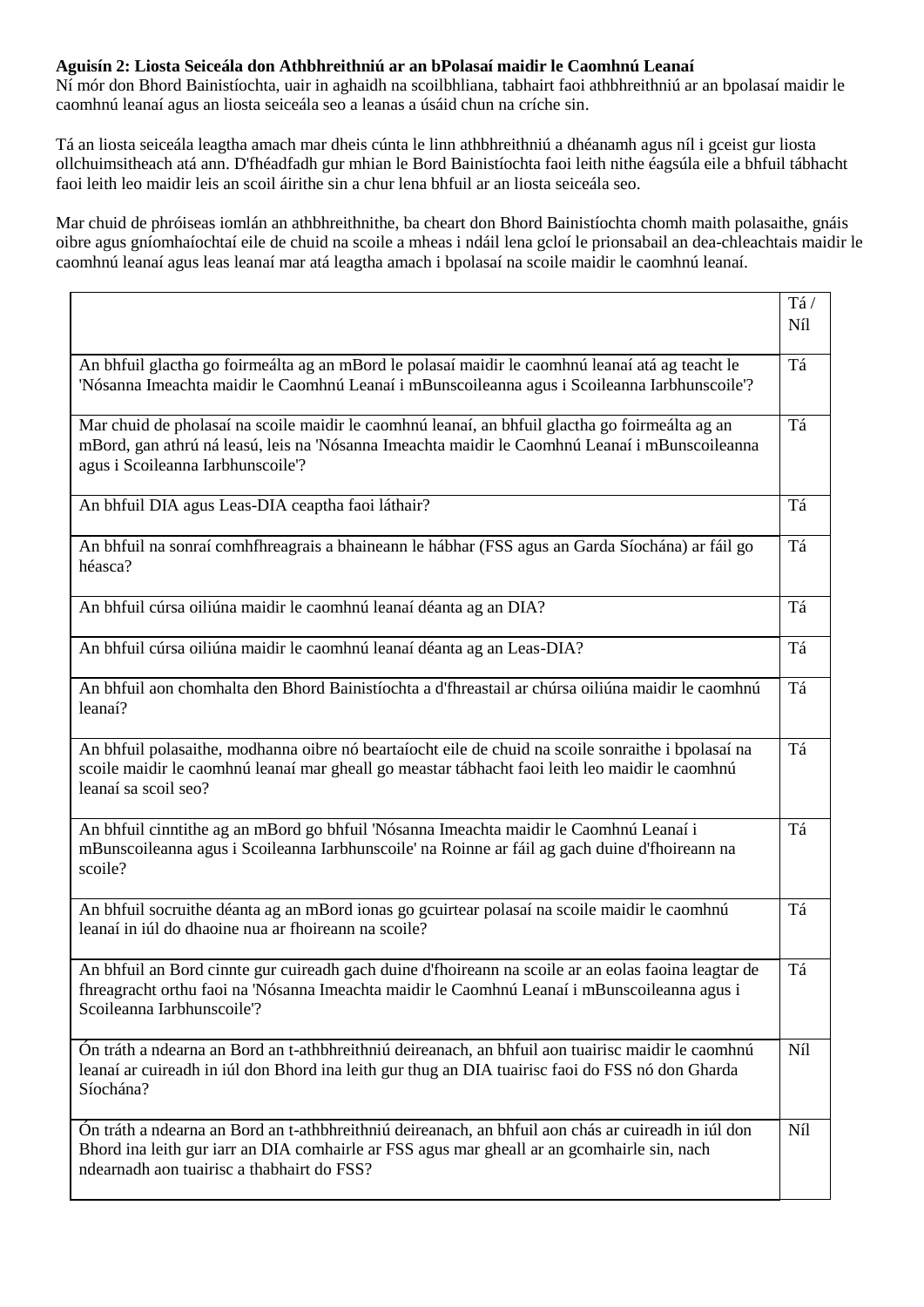|                                                                                                                                                                                                                                                                                                 | Tá/<br>Níl |
|-------------------------------------------------------------------------------------------------------------------------------------------------------------------------------------------------------------------------------------------------------------------------------------------------|------------|
| An bhfuil tuairiscí maidir le caomhnú leanaí a cuireadh faoi bhráid an Bhoird breactha mar is cóir i<br>miontuairiscí chruinnithe an Bhoird?                                                                                                                                                    | Tá         |
| An bhfuil an Bord cinnte go ndéantar na taifid ar fad maidir le caomhnú leanaí a chur ar comhad mar<br>chóir agus a choinneáil i dtaisce go sábháilte?                                                                                                                                          | Tá         |
| An bhfuil cinntithe ag an mBord gur cuireadh polasaí na scoile maidir le caomhnú leanaí ar fáil do<br>Chumann na dTuismitheoirí (más ann dá leithéid)?                                                                                                                                          | Tá         |
| An bhfuil cinntithe ag an mBord go bhfuil polasaí na scoile maidir le caomhnú leanaí ar fáil do na<br>tuismitheoirí ar a iarraidh?                                                                                                                                                              | Tá         |
| An bhfuil cinntithe ag an mBord go bhfuil an clár Bí Sábháilte á chur i bhfeidhm go hiomlán sa<br>scoil? (baineann le bunscoileanna)                                                                                                                                                            | Tá         |
| An bhfuil cinntithe ag an mBord go bhfuil an curaclam OSPS á chur i bhfeidhm go hiomlán sa scoil?                                                                                                                                                                                               | Tá         |
| An bhfuil an Bord cinnte gur comhlíonadh coinníollacha na Roinne maidir le grinnfhiosrúchán de<br>chuid an Gharda Síochána i ndáil le gach duine d'fhoireann na scoile (fostaithe agus oibrithe<br>deonacha)? *                                                                                 | Tá         |
| An bhfuil an Bord cinnte gur comhlíonadh coinníollacha na Roinne maidir le dearbhú reachtúil i<br>ndáil le caomhnú leanaí a chur ar fáil agus maidir le geallúint bhainteach a thabhairt, i gcás gach<br>duine a ceapadh i bpost múinteoireachta nó i bpost nach post múinteoireachta atá ann?* | Tá         |
| An bhfuil an Bord cinnte go mbíonn, ó thaobh cúrsaí caomhnú leanaí de, nósanna imeachta<br>críochnúla á gcur i bhfeidhm ag an scoil i gcúrsaí earcaíochta agus roghnúcháin i ndáil le lucht foirne<br>iomlán na scoile (fostaithe agus oibrithe deonacha)?*                                     | Tá         |
| An bhfuil an Bord cinnte go bhfuil na 'Nósanna Imeachta maidir le Caomhnú Leanaí i<br>mBunscoileanna agus i Scoileanna Iarbhunscoile' á gcur i bhfeidhm go hiomlán agus go<br>leordhóthaineach sa scoil?                                                                                        | Tá         |
| An bhfuil sonraithe ag an mBord go bhfuil gné ar bith de pholasaí na scoile maidir le caomhnú leanaí<br>agus / nó a chur i bhfeidhm ar gá feabhas breise ina leith?                                                                                                                             | Tá         |
| An bhfuil plean gníomhaíochta lena n-áirítear tráthchláir oiriúnacha curtha ar bun ag an mBord<br>d'fhonn dul i ngleic leis na gnéithe sin de pholasaí na scoile maidir le caomhnú leanaí agus / nó a<br>chur i bhfeidhm ar sonraíodh gur gá feabhas breise ina leith?                          | Tá         |
| An bhfuil cinntithe ag an mBord go ndeachthas i ngleic go leordhóthaineach le haon réimse ar<br>sonraíodh le linn athbhreithnithe roimhe seo ar pholasaí na scoile maidir le caomhnú leanaí go<br>bhféadfaí feabhas a dhéanamh ina leith?                                                       | Tá         |

\*I scoileanna ina bhfuil an Coiste Gairmoideachas ina fhostóir, is ar an gCoiste Gairmoideachais atá i gceist atá an fhreagracht na riachtanais sin a chomhlíonadh. Sna cásanna sin, ba chóir an cheist sin a chur i gcrích ar dhul i gcomhairle leis an gCoiste Gairmoideachais.

| Síniú : Marcus Ó Léanacháin<br>Cathaoirleach, An Bord Bainistíochta | Dáta: 08/ 09/ 2014                                                                             |
|---------------------------------------------------------------------|------------------------------------------------------------------------------------------------|
| Síniú Éamon Ó Deagha<br>Príomhoide                                  | Dáta: 08/09/2014                                                                               |
|                                                                     | Fógra i ndáil le hAthbhreithniú an Bhoird Bainistíochta ar an bpolasaí maidir le caomhnú leana |

**Fógra i ndáil le hAthbhreithniú an Bhoird Bainistíochta ar an bpolasaí maidir le caomhnú leanaí**  Chuig:

**Is mian le Bord Bainistíochta Scoil Santain a chur in iúl:** 

- **Go ndearnadh athbhreithniú an Bhoird Bainistíochta ar pholasaí na scoile maidir le caomhnú leanaí a thabhairt chun críche ag cruinniú an Bhoird ar 08/09/2014.**
- **Go ndearnadh an t-athbhreithniú seo de réir an liosta seiceála a leagtar amach in Aguisín 2 le 'Nósanna Imeachta maidir le Caomhnú Leanaí i mBunscoileanna agus i Scoileanna Iarbhunscoile' na Roinne.**

**Síniú : Marcus Ó Léanacháin Dáta : 08/09/2014 Cathaoirleach, An Bord Bainistíochta** 

**Síniú : Éamon Ó Deagha Dáta : 08/09/2014 Príomhoide**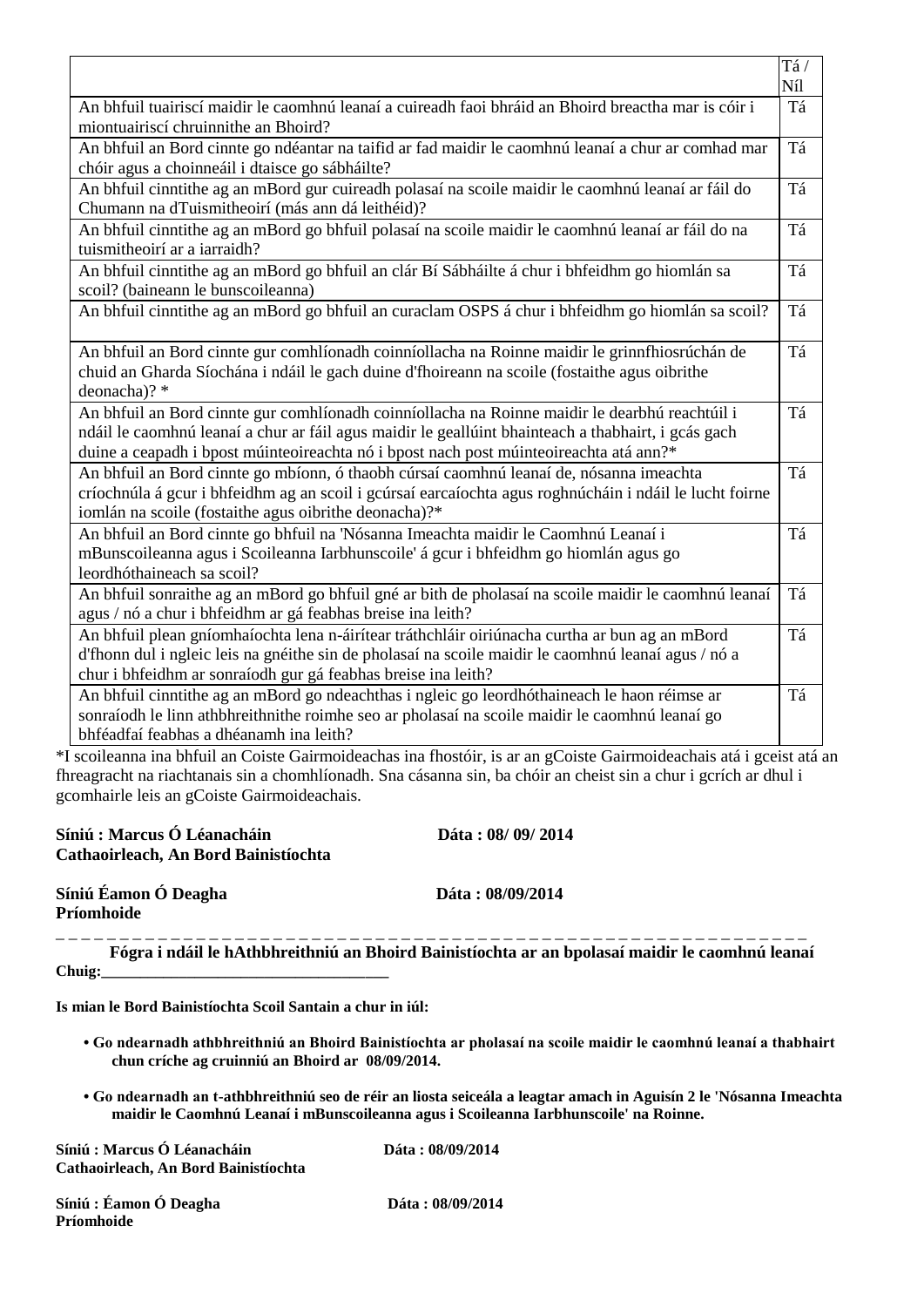

# **Child Protection Policy of Scoil Santain 2014**

The Board of Management recognises that child protection and welfare considerations permeate all aspects of school life and must be reflected in all of the school's policies,

practices and activities. Accordingly, in accordance with the requirements of the Department of Education and Skills' Child Protection Procedures for Primary and Post Primary Schools, the Board of Management of Scoil Santain has agreed the following child protection policy:

- 1. The Board of Management has adopted and will implement fully and without modification the Department's Child Protection Procedures for Primary and Post Primary Schools as part of this overall child protection policy.
- 2. **The Designated Liaison Person (DLP) is Éamon Ó Deagha ( Príomhoide )**

## 3. **The Deputy Designated Liaison Person (Deputy DLP) is Róisín Ní Chearúil (Príomhoide Ionaid)**

- 4. In its policies, practices and activities, **Scoil Santain** will adhere to the following principles of best practice in child protection and welfare: The school will
	- recognise that the protection and welfare of children is of paramount importance, regardless of all other considerations;
	- fully co-operate with the relevant statutory authorities in relation to child protection and welfare matters
	- adopt safe practices to minimise the possibility of harm or accidents happening to children and protect workers from the necessity to take unnecessary risks that may leave themselves open to accusations of abuse or neglect;
	- develop a practice of openness with parents and encourage parental involvement in the education of their children; and
	- fully respect confidentiality requirements in dealing with child protection matters.

The school will also adhere to the above principles in relation to any adult pupil with a special vulnerability.

5. This section of the child protection policy should be used to list school policies, practices and activities that are particularly relevant to child protection (e.g. the **Code of Behaviour/Anti-bullying Policy, Pupil Attendance Strategy, Supervision of Pupils, Sporting Activities/School Outings**.)

The Board has ensured that the necessary policies, protocols or practices as appropriate are in place in respect of each of the above listed items.

- 6. This policy has been made available to school personnel and the **Parents' Association** and is readily accessible to parents on request. A copy of this policy will be made available to the Department and the patron if requested.
- 7. This policy will be reviewed by the Board of Management once in every school year.

## **This policy was adopted by the Board of Management on 028/01/2013 ( Revised)**

| Signed: Marcus Ó Léanacháin               |      | Signed | : Éamon Ó Deagha |
|-------------------------------------------|------|--------|------------------|
| <b>Chairperson of Board of Management</b> |      |        | <b>Principal</b> |
| Date: 08/09/2014                          | Date |        | 08/09/2014       |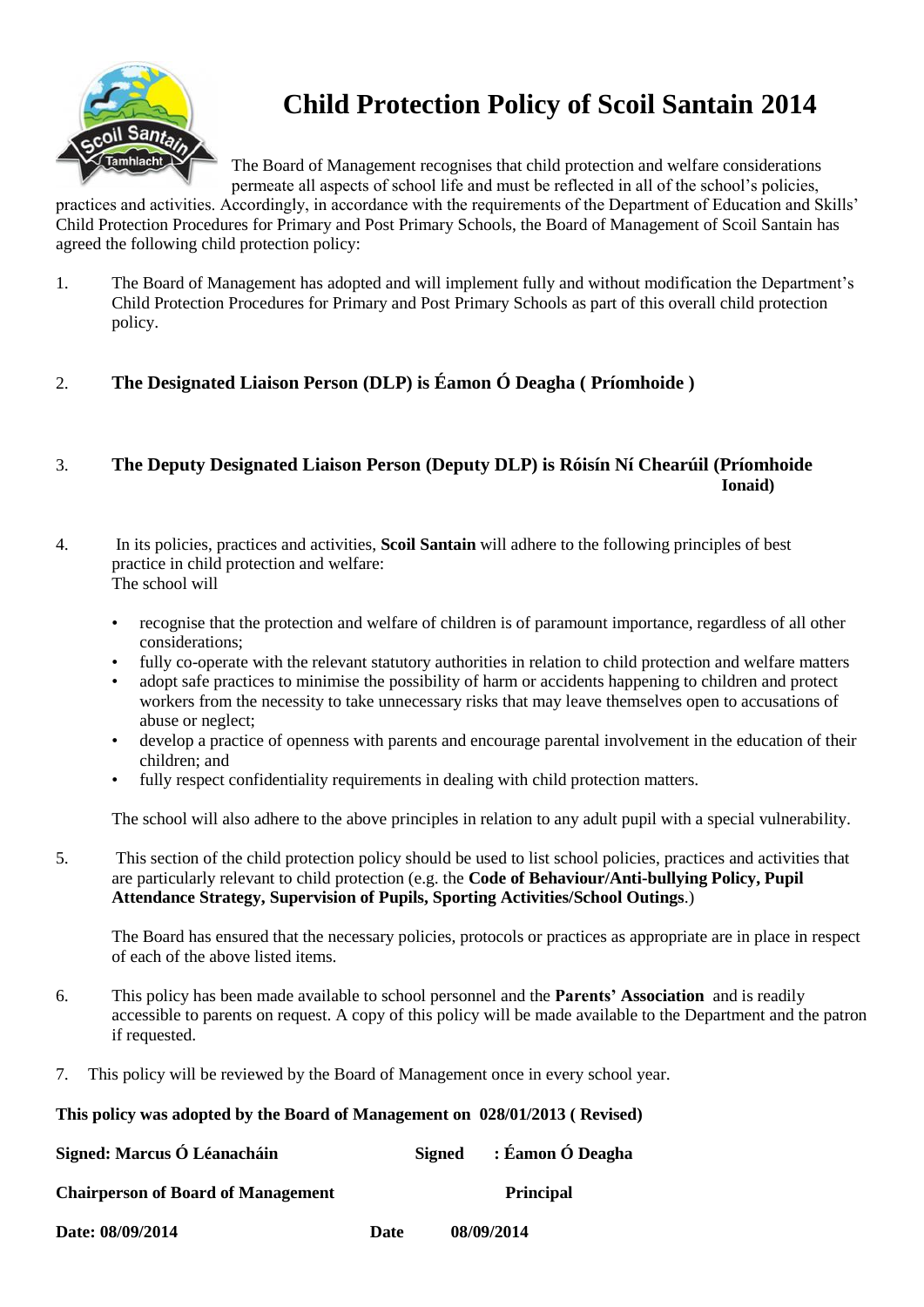**Date of next review: 09/09/2015**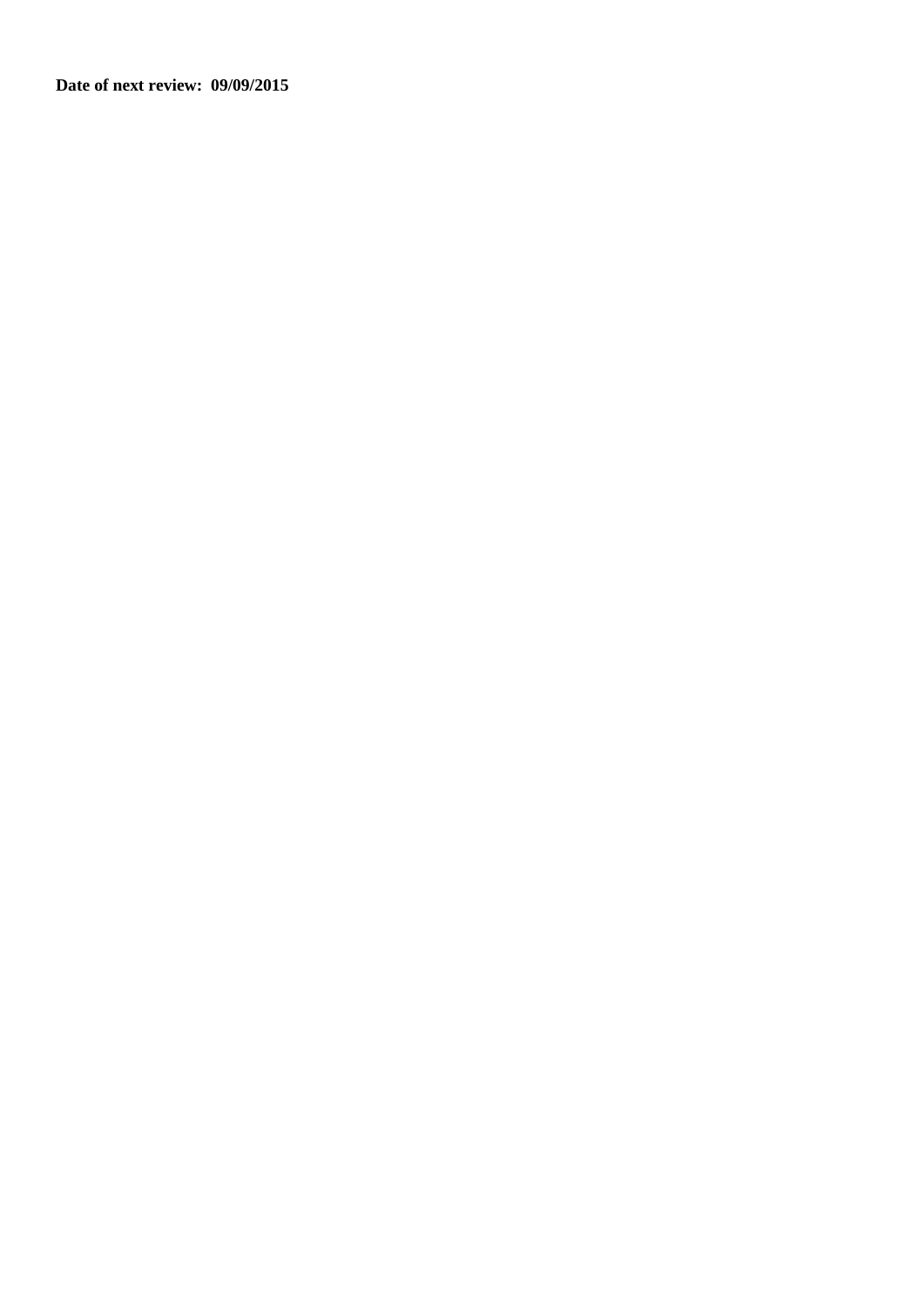## **Appendix 2: Checklist for Annual Review of the Child Protection Policy**

The Board of Management must undertake an annual review of its child protection policy and the following checklist shall be used for this purpose.

The checklist is designed as an aid to conducting this review and is not intended as an exhaustive list. Individual Boards of Management may wish to include other items in the checklist that are of particular relevance to the school in question.

As part of the overall review process, Boards of Management should also assess other school policies, practices and activities vis a vis their adherence to the principles of best practice in child protection and welfare as set out in the school's child protection policy.

|                                                                                                                                                                                      | Yes/<br>No |
|--------------------------------------------------------------------------------------------------------------------------------------------------------------------------------------|------------|
| Has the Board formally adopted a child protection policy in accordance with the 'Child Protection<br>Procedures for Primary and Post Primary Schools'?                               | Yes        |
| As part of the school's child protection policy, has the Board formally adopted, without modification, the<br>'Child Protection Procedures for Primary and Post Primary Schools'?    | Yes        |
| Are there both a DLP and a Deputy DLP currently appointed?                                                                                                                           | Yes        |
| Are the relevant contact details (HSE and An Garda Síochána) to hand?                                                                                                                | Yes        |
| Has the DLP attended available child protection training?                                                                                                                            | Yes        |
| Has the Deputy DLP attended available child protection training?                                                                                                                     | Yes        |
| Have any members of the Board attended child protection training?                                                                                                                    | Yes        |
| Has the school's child protection policy identified other school policies, practices and activities that are<br>regarded as having particular child protection relevance?            | Yes        |
| Has the Board ensured that the Department's "Child Protection Procedures for Primary and Post Primary<br>Schools" are available to all school personnel?                             | Yes        |
| Has the Board arrangements in place to communicate the school's child protection policy to new school<br>personnel?                                                                  | Yes        |
| Is the Board satisfied that all school personnel have been made aware of their responsibilities under the<br>'Child Protection Procedures for Primary and Post Primary Schools'?     | Yes        |
| Since the Board's last annual review, was the Board informed of any child protection reports made to the<br>HSE/An Garda Síochána by the DLP?                                        | No         |
| Since the Board's last annual review, was the Board informed of any cases where the DLP sought advice<br>from the HSE and as a result of this advice, no report to the HSE was made? | <b>No</b>  |
| Is the Board satisfied that the child protection procedures in relation to the making of reports to the HSE/<br>An Garda Síochána were appropriately followed?                       | N/A        |
| Were child protection matters reported to the Board appropriately recorded in the Board minutes?                                                                                     | Yes        |
| Is the Board satisfied that all records relating to child protection are appropriately filed and stored<br>securely?                                                                 | Yes        |
| Has the Board ensured that the Parents' Association (if any), has been provided with the school's child<br>protection policy?                                                        | Yes        |